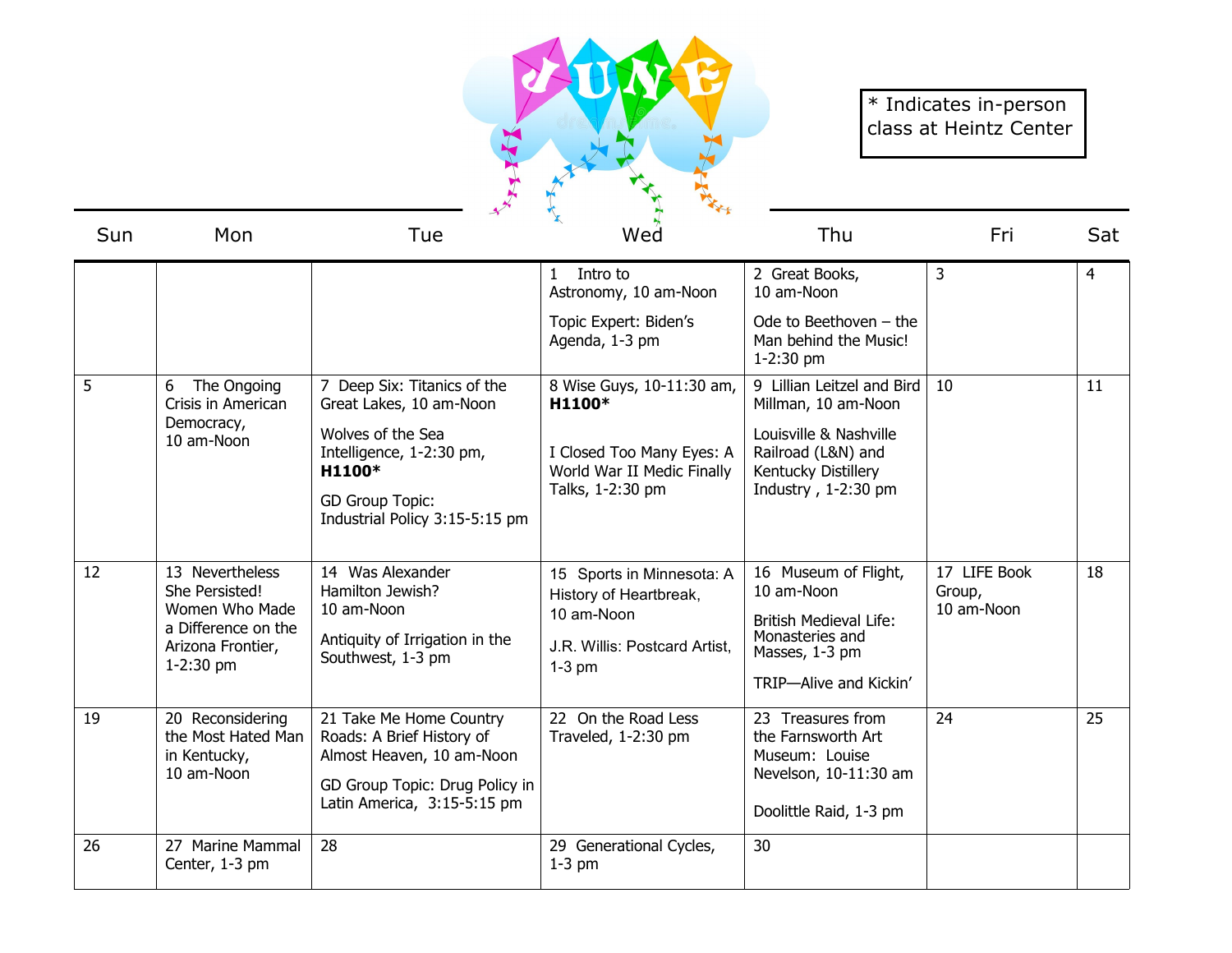## **JUNE 2022 LIFE CLASSES**

Wed , 6/1, 10 am-Noon, Introduction to Astronomy with David Kaynor, Instructor, North Seattle College, WA

Wed, 6/1, 1-3 pm, Topic Expert: Biden's Foreign Policy Agenda with Nicholas Hayen, President of the Minnesota International NGO Network

Thu, 6/2, 1-2:30 pm, Ode to Beethoven – the Man behind the Music! with Anette Isaacs, MA

Mon, 6/6, 10 am-Noon, The Ongoing Crisis in American Democracy: Restoring Norms and Principles with David Adler PhD, President of The Alturas Institute

Tue, 6/7, 10 am-Noon, DEEP SIX: TITANICS OF THE GREAT LAKES with Ric Mixter

Tue, 6/7, 1-2:30 pm, Wise Guys: Animal Intelligence with Melonie Shipman

Tue, 6/7, 3:15-5:15 pm, Great Decisions 2022 Discussion Group Topic: Industrial Policy with Steve Troutman

Wed , 6/8, 10-11:30 am, Wolves of the Sea with Melonie Shipman

Wed, 6/8, 1-2:30 pm, I Closed Too Many Eyes: A World War II Medic Finally Talks with Paul Arneson, Author

Thu, 6/9, 10 am-Noon, Lillian and Bird: Ladies of Daring with Taylor Hagood, Professor of American Literature, Florida Atlantic University

Thu, 6/9, 1-2:30 pm, The Louisville & Nashville Railroad (L&N) and the Kentucky Distillery Industry with Charles Bogart

Mon, 6/13, 1-2:30 pm, Nevertheless She Persisted! Women Who Made a Difference on the Arizona Frontier with Jan Cleere, Author

Tue, 6/14, 10 am-Noon, Was Alexander Hamilton Jewish? with Andrew Porwancher PhD, Professor in the Department of Classics and Letters, University of Oklahoma

Tue, 6/14, 1-3 pm, The Antiquity of Irrigation in the Southwest with Allen Dart, Professional Archaeologist, Executive Director (Volunteer)

Old Pueblo Archaeology Center

Wed, 6/15, 10 am-Noon, Sports in Minnesota: A History of Heartbreak with Tom Rooney

Wed , 6/15, 1-3 pm, J.R. Willis: Postcard Artist and Old Town Arts Entrepreneur with Joe Sabatini

Thu, 6/16, 10 am-Noon, Museum of Flight with David Kaynor, Instructor, North Seattle College, WA

Thu, 6/16, 1-3 pm, British Medieval Life: Monasteries and Masses with Andrew O'Brien MS

Thu, 6/16, Trip to Alive and Kickin' at the Ives Auditorium

Mon, 6/20, 10 am-Noon, Reconsidering the Most Hated Man in Kentucky with Brad Asher PhD

Tue, 6/21, 10 am-Noon, Take Me Home Country Roads: A Brief History of Almost Heaven with BJ Peyton PhD, Emeritus, retired Professor History at West Virginia State University

Tue, 6/21, 3:15-5:15 pm, Great Decisions 2022 Discussion Topic: Drug Policy in Latin America with Steve Troutman

Wed, 6/22, 1-2:30 pm, ON THE ROAD LESS TRAVELED: An Unlikely Journey from the Orphanage to the Boardroom with Ed Hajim, Author

Thu, 6/23, 10-11:30 am, Treasures from the Farnsworth Art Museum: Louise Nevelson with Chris Williamson and Carter Jones Meyer, Farnsworth Art Museum Docents

Mon, 6/27, 1-3 pm, The Marine Mammal Center: Advancing Global Ocean Conservation with Adam Ratner, Associate Director of Conservation Education, Marine Mammal Center

Wed, 6/29, 1-3 pm, Generational Cycles – Learning the past, understanding the present, seeing the future. with Steve Troutman Tue, July 12, 3:15-5:15 pm, Great Decisions 2022 Discussion Group Topic: Biden's Agenda with Steve Troutman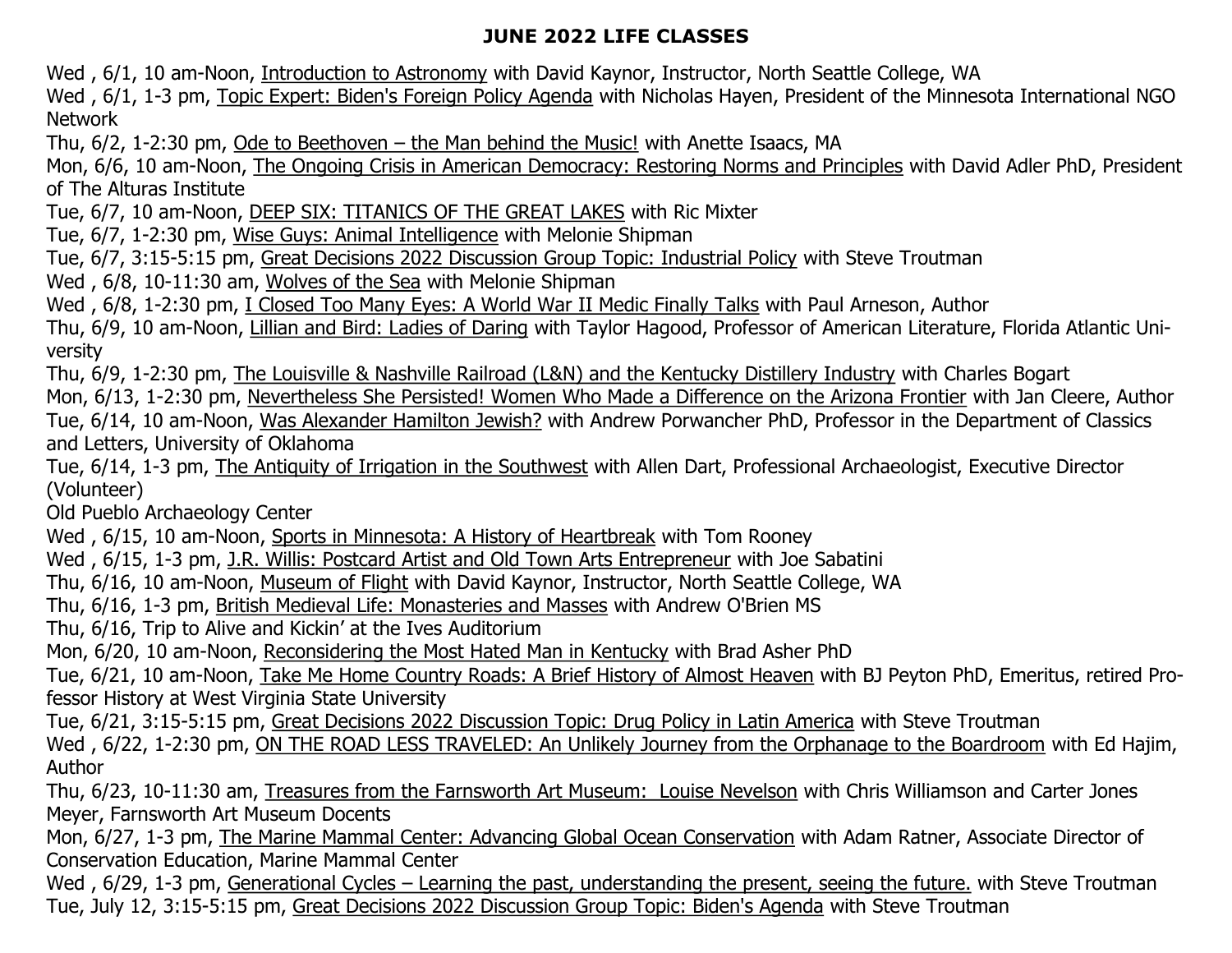

| Sun                       | Mon                                                                                 | Tue                                                                            | Wed                                                               | Thu                                                                                                  | Fri                                                 | Sat            |
|---------------------------|-------------------------------------------------------------------------------------|--------------------------------------------------------------------------------|-------------------------------------------------------------------|------------------------------------------------------------------------------------------------------|-----------------------------------------------------|----------------|
|                           |                                                                                     |                                                                                |                                                                   |                                                                                                      | -1                                                  | $\overline{2}$ |
| 3 TRIP-Ain't Too<br>Proud | $\overline{4}$                                                                      | In Their Boots:<br>5<br>Voices of our<br>Soldiers, 10 am-Noon                  | 6 Rapa Nui,<br>$1-3$ pm                                           | 7 Separate but<br>Equal? African<br>American Schools in<br>Mississippi,<br>1920-1960,<br>10-11:30 am | 8                                                   | 9              |
| 10                        | 11 Hawaiian<br>Volcanoes and<br>Culture, 1-2 pm                                     | 12 GD Group<br>Topic: Biden's<br>Agenda, 3:15-5:15 pm<br>(spring 2022 catalog) | 13 Hemingway,<br>10 am-Noon                                       | 14 Behind the Big<br>House, 1-2:30 pm                                                                | 15                                                  | 16             |
| 17                        | 18 Another Genetic<br><b>Revelation: CRISPR</b><br>and Gene Editing,<br>$1-2:30$ pm | 19 Beyond the<br>Birdfeeder, 1-3 pm                                            | 20 Lighthouse<br>Keepers, Hermits,<br>and Pirates,<br>$1-2:30$ pm | 21 Slavery in<br>Antebellum<br>Mississippi,<br>10 am-12:30 pm                                        | 22                                                  | 23             |
| 24                        | 25                                                                                  | 26 Target Field<br>Architecture, 1-3 pm                                        | 27 British Royal<br>Quirks, 9-11 am                               | 28                                                                                                   | 29 TRIP-Summer<br>in Full Bloom at the<br>Arboretum | 30             |
| 31                        |                                                                                     |                                                                                |                                                                   |                                                                                                      |                                                     |                |